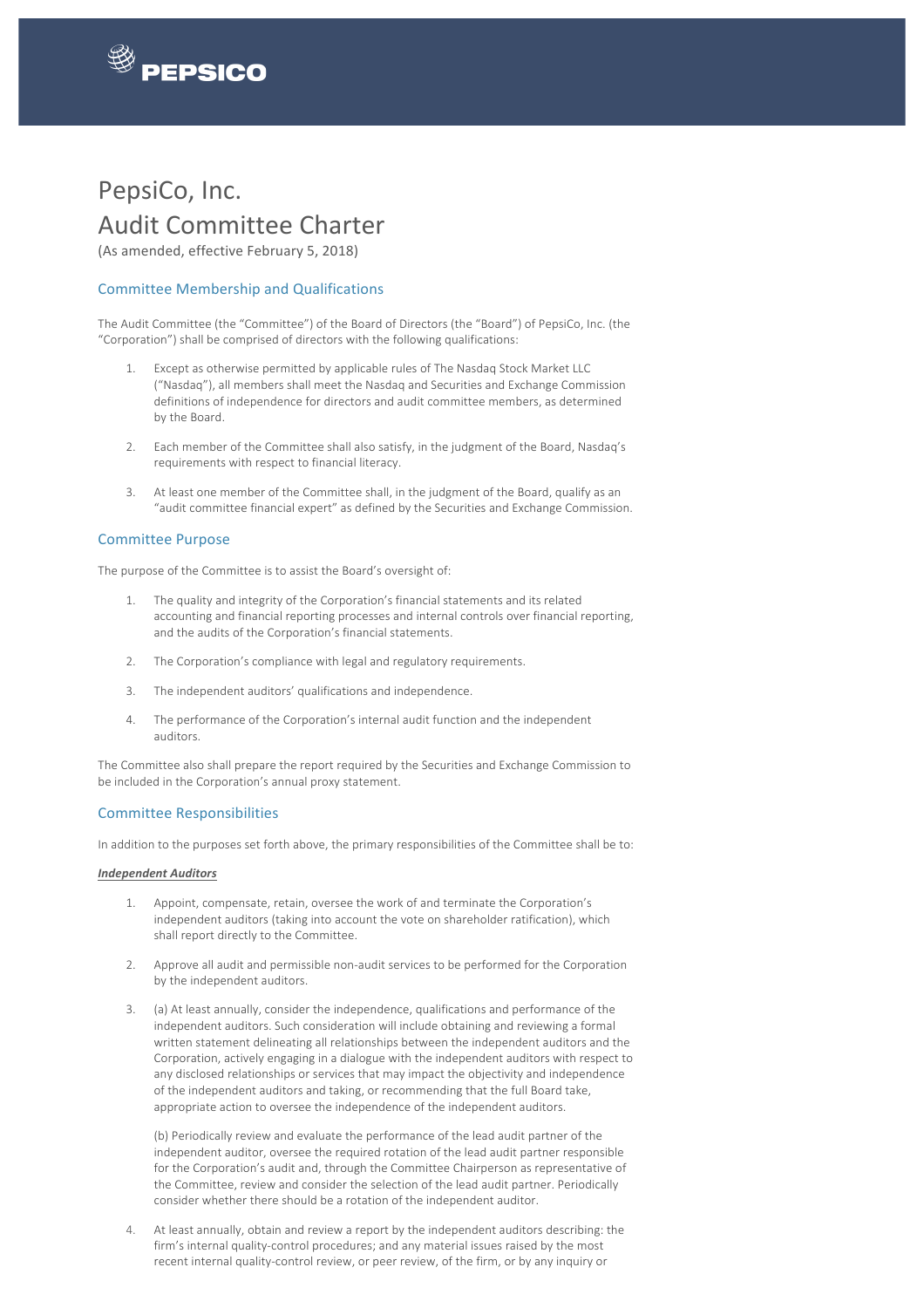

 

investigation by governmental or professional authorities, within the preceding five years, respecting one or more independent audits carried out by the firm, and any steps taken to deal with any such issues.

- 5. Review and discuss with the independent auditors any audit problems or difficulties and management's response, including any restrictions on the scope of the independent auditor's activities or on access to requested information, and any significant disagreements with management (including resolution of any such disagreements).
- 6. Establish and maintain hiring policies for employees or former employees of the independent auditors.

#### *Financial Reporting and Disclosure*

- 7. Meet with management and the independent auditors to review and discuss the Corporation's annual audited and quarterly financial statements, including management judgments and accounting policies, and the specific disclosures under "Management's Discussion and Analysis of Financial Condition and Results of Operations" and any matters related to management's certification of such statements in the Corporation's annual reports on Form 10-K and quarterly reports on Form 10-Q.
- 8. Review regularly the independent auditors' reports and other communications submitted to the Committee regarding the Corporation's critical accounting policies and practices; alternative treatments of financial information that have been discussed with management; other material written communications between the Corporation's management and the independent auditors; and all other matters required to be communicated by the independent auditor to the Committee under applicable auditing requirements of the Public Company Accounting Oversight Board.
- 9. Review and discuss earnings press releases, financial information or earnings guidance provided to analysts and ratings agencies, including on a general basis the types of information to be disclosed and presentations to be made to analysts and ratings agencies.
- 10. Review with management, the independent auditors and the senior-most Internal Auditor, the adequacy and effectiveness of the Corporation's internal controls and disclosure processes.
- 11. Based on the Committee's review and discussion, recommend to the Board whether the annual audited financial statements should be included in the Corporation's Annual Report on Form 10-K.
- 12. Assist the Board's oversight of the Corporation's compliance with respect to its financial reporting and disclosure processes, disclosure requirements and internal control systems. Review (a) major issues regarding accounting principles and financial statement presentations, including any significant changes in the Corporation's selection or application of accounting principles, and major issues as to the adequacy of the Corporation's internal controls and any special audit steps adopted in light of material control deficiencies; (b) analyses prepared by management and/or the independent auditors setting forth significant financial reporting issues and judgments made in connection with the preparation of the financial statements, including analyses of the effects of alternative generally accepted accounting principles methods on the financial statements; and (c) the effect of regulatory and accounting initiatives, as well as offbalance sheet structures, on the financial statements of the Corporation.

#### *Internal Audit*

13. Review and approve the internal audit department's audit plan, staffing, budget and responsibilities.

## *Compliance Oversight*

- 14. Review periodically the Corporation's compliance with legal and regulatory requirements, by reviewing and discussing the implementation and effectiveness of the Corporation's compliance program, including reports that involve actual and alleged violations of the Corporation's Global Code of Conduct.
- 15. Receive an update on any significant exceptions identified by the Corporation's internal auditor to officers' use of corporate assets and expense accounts.
- 16. Establish procedures for the receipt, retention, and treatment of complaints received by the Corporation regarding (a) accounting, internal accounting controls or auditing matters and other federal securities law matters and (b) confidential, anonymous submission by